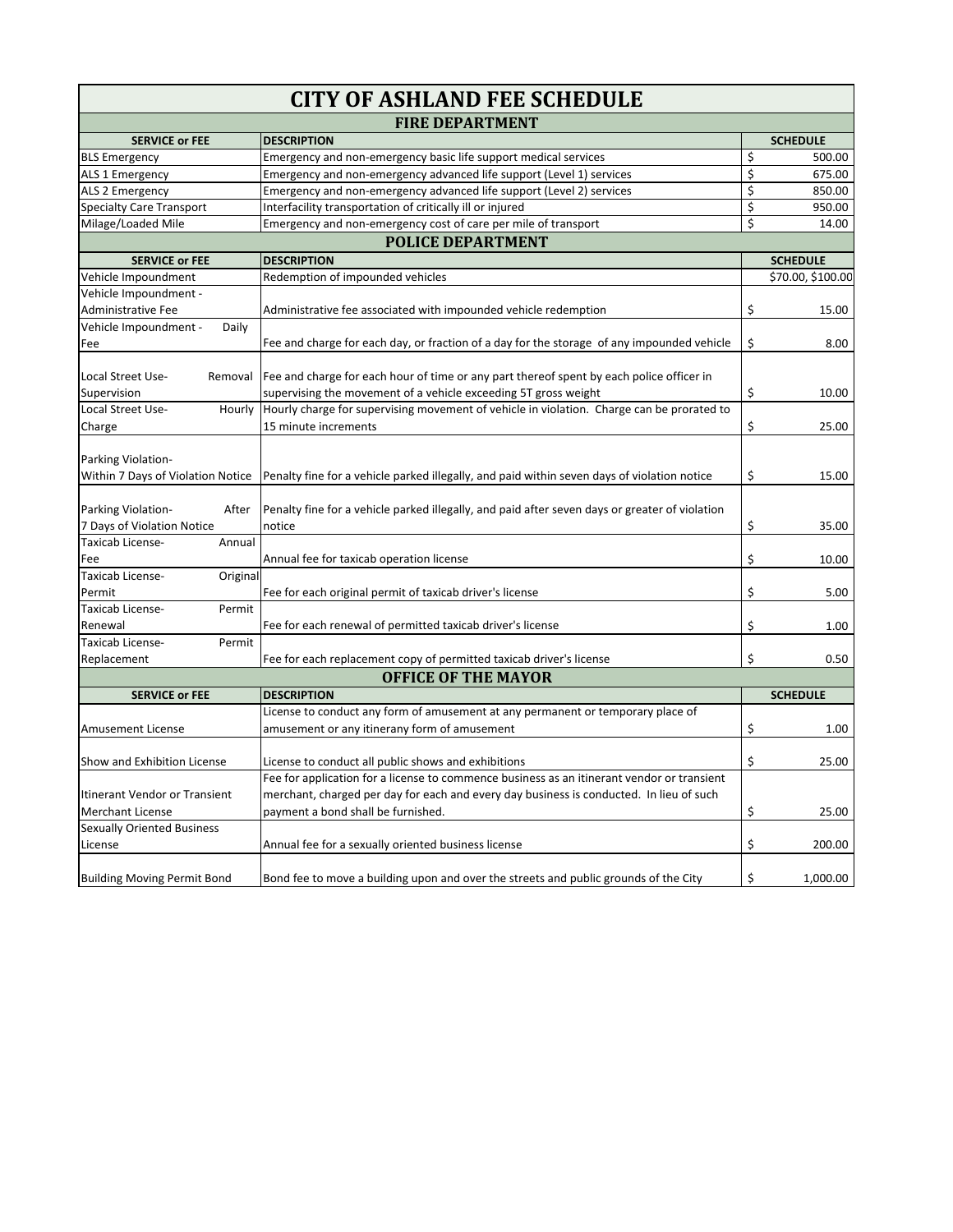| <b>BUILDING AND ZONING DEPARTMENT</b> |                                                                                                 |                  |                 |
|---------------------------------------|-------------------------------------------------------------------------------------------------|------------------|-----------------|
| <b>SERVICE or FEE</b>                 | <b>DESCRIPTION</b>                                                                              |                  | <b>SCHEDULE</b> |
| Permits - Junk Yards                  | Annual fee for junk yard permits                                                                | \$               | 50.00           |
| Permits-                              | Fee for collection of junk by nonresidents or persons not licensed by the City, charged per day |                  |                 |
| Junk Collection Violation             | per each and every day so operated                                                              | \$               | 1.00            |
| <b>Residential Building Permits</b>   | Building - New construction/addition/alterations - Base Fee                                     | $\overline{\xi}$ | 75.00           |
| <b>Residential Building Permits</b>   | Building - New construction/addition/alterations - per 100 square feet                          | \$               | 2.50            |
| <b>Residential Building Permits</b>   | Electrical - New construction/addition/alterations - Base Fee                                   | \$               | 75.00           |
| <b>Residential Building Permits</b>   | Electrical - New construction/addition/alterations - per 100 square feet                        | \$               | 2.50            |
| <b>Residential Building Permits</b>   | Electrical - Temporary Service - 1 inspection                                                   | \$               | 50.00           |
| <b>Residential Building Permits</b>   | Electrical - Permanent Service - 1 inspection                                                   | \$               | 50.00           |
| <b>Residential Building Permits</b>   | Electrical - Panel Upgrade (up to 3 circuits)                                                   | \$               | 50.00           |
| <b>Residential Building Permits</b>   | Electrical - Additional new circuits, each                                                      | \$               | 10.00           |
| <b>Residential Building Permits</b>   | Electrical - Swimming pool/hot tub                                                              | \$               | 50.00           |
| <b>Residential Building Permits</b>   | Electrical - Special safety inspection per request                                              | \$               | 50.00           |
| <b>Residential Building Permits</b>   | Plumbing - Base Fee                                                                             | \$               | 50.00           |
| <b>Residential Building Permits</b>   | Plumbing - Plan review                                                                          | \$               | 25.00           |
| <b>Residential Building Permits</b>   | Plumbing - Each trap/fixture                                                                    | \$               | 10.00           |
| <b>Residential Building Permits</b>   | Plumbing - Replacement water heater                                                             | \$               | 30.00           |
| <b>Residential Building Permits</b>   | Plumbing - Inspection, no plans                                                                 | \$               | 50.00           |
| <b>Residential Building Permits</b>   | HVAC - New construction/additions/alterations - Base Fee                                        | \$               | 75.00           |
| <b>Residential Building Permits</b>   | HVAC - New construction/additions/alterations - per 100 square feet                             | \$               | 2.50            |
| <b>Residential Building Permits</b>   | HVAC - Ductwork only                                                                            | \$               | 50.00           |
| <b>Residential Building Permits</b>   | HVAC - Replacement furnace and/or A/C or heat pump                                              | \$               | 50.00           |
| <b>Residential Building Permits</b>   | Decks                                                                                           | \$               | 50.00           |
| <b>Residential Building Permits</b>   | Reinspection fees - per inspection                                                              | \$               | 50.00           |
| <b>Residential Building Permits</b>   | Certificate of Occupancy                                                                        | \$               | 50.00           |
| <b>Residential Building Permits</b>   | Certificate of Occupancy (Temporary & Final)                                                    | \$               | 100.00          |
|                                       | Fee for alterations, remodeling, plumbing, electrical, or heating work, as performed by the     |                  |                 |
| <b>Combination Permit</b>             | homeowner                                                                                       | \$               | 50.00           |
| <b>Commercial Building Permits</b>    | Building Scope - Base Fee                                                                       | \$               | 225.00          |
| <b>Commercial Building Permits</b>    | Building Scope - Per 100 square feet                                                            | \$               | 7.50            |
| <b>Commercial Building Permits</b>    | Building Scope - Per 100 linear feet                                                            | \$               | 7.50            |
| <b>Commercial Building Permits</b>    | Mechanical Scope - Base Fee                                                                     | \$               | 225.00          |
| <b>Commercial Building Permits</b>    | Mechanical Scope - Per 100 square feet                                                          | \$               | 5.00            |
| <b>Commercial Building Permits</b>    | Mechanical Scope - Per 100 linear feet                                                          | \$               | 5.00            |
| <b>Commercial Building Permits</b>    | Mechanical Scope - Type I & II Hoods - Per hood                                                 | \$               | 225.00          |
| <b>Commercial Building Permits</b>    | Electrical Scope - Base Fee                                                                     | \$               | 225.00          |
| <b>Commercial Building Permits</b>    | Electrical Scope - Per 100 square feet                                                          | \$               | 5.00            |
| <b>Commercial Building Permits</b>    | Electrical Scope - Per 100 linear feet                                                          | \$               | 5.00            |
| <b>Commercial Building Permits</b>    | Electrical Scope - New Service/Upgrade - Per service                                            | \$               | 125.00          |
| <b>Commercial Building Permits</b>    | Electrical Scope - Temporary Service - Per service                                              | \$               | 175.00          |
| <b>Commercial Building Permits</b>    | Plumbing Scope - Base Fee (includes up to 5 fixtures)                                           | \$               | 200.00          |
| <b>Commercial Building Permits</b>    | Plumbing Scope - Per plumbing fixture                                                           | \$               | 20.00           |
| <b>Commercial Building Permits</b>    | Sprinkler System Scope - Base Fee                                                               | \$               | 225.00          |
| <b>Commercial Building Permits</b>    | Sprinkler System Scope - Per 100 square feet                                                    | \$               | 5.00            |
| <b>Commercial Building Permits</b>    | Fire Alarm Scope - Base Fee                                                                     | \$               | 225.00          |
| <b>Commercial Building Permits</b>    | Fire Alarm Scope - Per 100 square feet                                                          | \$               | 3.00            |
| <b>Commercial Building Permits</b>    | Signage Scope - Building signage per wall                                                       | \$               | 100.00          |
| <b>Commercial Building Permits</b>    | Signage Scope - Ground signage per sign                                                         | \$               | 100.00          |
| <b>Commercial Building Permits</b>    | Other Scope - Existing Building Certificate of Occupancy                                        | \$               | 200.00          |
| <b>Commercial Building Permits</b>    | Other Scope - Phase Approval - Per phase                                                        | \$               | 150.00          |
| <b>Commercial Building Permits</b>    | Other Scope - Temporary Structure - per structure                                               | \$               | 175.00          |
| <b>Commercial Building Permits</b>    | Other Scope - Type A Daycare - per structure                                                    | \$               | 200.00          |
| <b>Commercial Building Permits</b>    | Other Scope - Plan Review Fee for Revisions - per hour                                          | \$               | 100.00          |
| <b>Commercial Building Permits</b>    | Other Scope - Partial/Preliminary Plan Review - per hour                                        | \$               | 100.00          |
| <b>Commercial Building Permits</b>    | Other Scope - Electronic Submission Fee                                                         | \$               | 25.00           |
| <b>Other Permits</b>                  | Zoning Board of Appeals Application Fee                                                         | \$               | 100.00          |
| Other Permits                         | <b>Planning Commission Application Fee</b>                                                      | \$               | 100.00          |
| <b>Other Permits</b>                  | Zoning Review and Certification Fee                                                             | \$               | 50.00           |
| <b>Other Permits</b>                  | Home Occupation Permit                                                                          | \$               | 50.00           |
| Other Permits                         | Demolition Permit Fee                                                                           | \$               | 75.00           |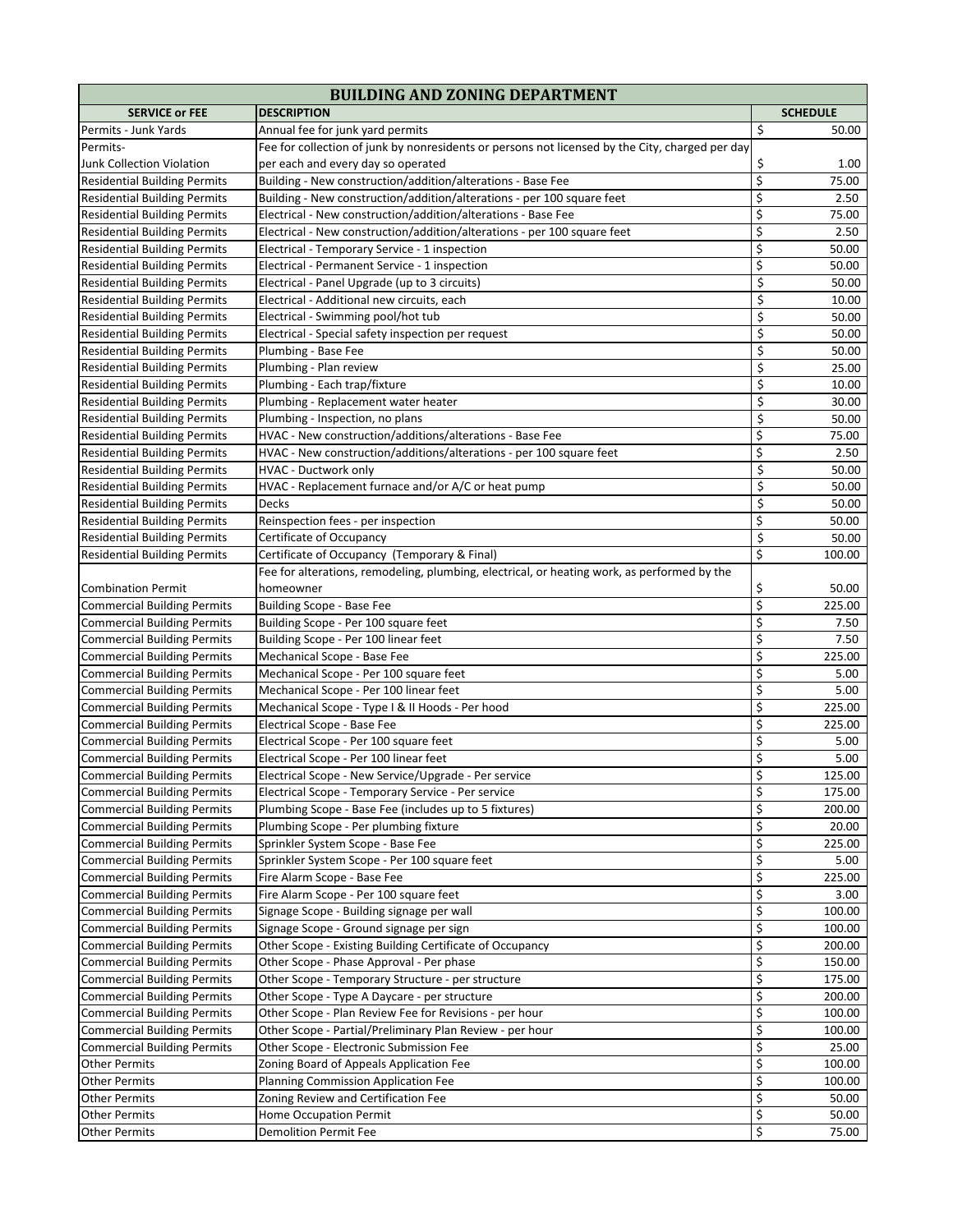| <b>BUILDING AND ZONING DEPARTMENT</b>        |                                                                                  |  |                 |  |
|----------------------------------------------|----------------------------------------------------------------------------------|--|-----------------|--|
| <b>SERVICE or FEE</b><br><b>IDESCRIPTION</b> |                                                                                  |  | <b>SCHEDULE</b> |  |
| <b>Other Permits</b>                         | Moving Building Permit Fee                                                       |  | 50.00           |  |
| <b>Other Permits</b>                         | Decks - Detatched                                                                |  | 40.00           |  |
| <b>Other Permits</b>                         | Fences/Sheds                                                                     |  | 40.00           |  |
| <b>Other Permits</b>                         | <b>Swimming Pools</b>                                                            |  | 50.00           |  |
| <b>Building Moving Permit</b>                | Fee to move a building upon and over the streets and public grounds of the City  |  | 40.00           |  |
| <b>Contractor Registration</b>               | Initial Registration                                                             |  | 100.00          |  |
| Contractor Registration                      | <b>Annual Registration</b>                                                       |  | 75.00           |  |
| Appeal Request Fee                           | Fee to request an appeals hearing with the Residential Board of Building Appeals |  | 75.00           |  |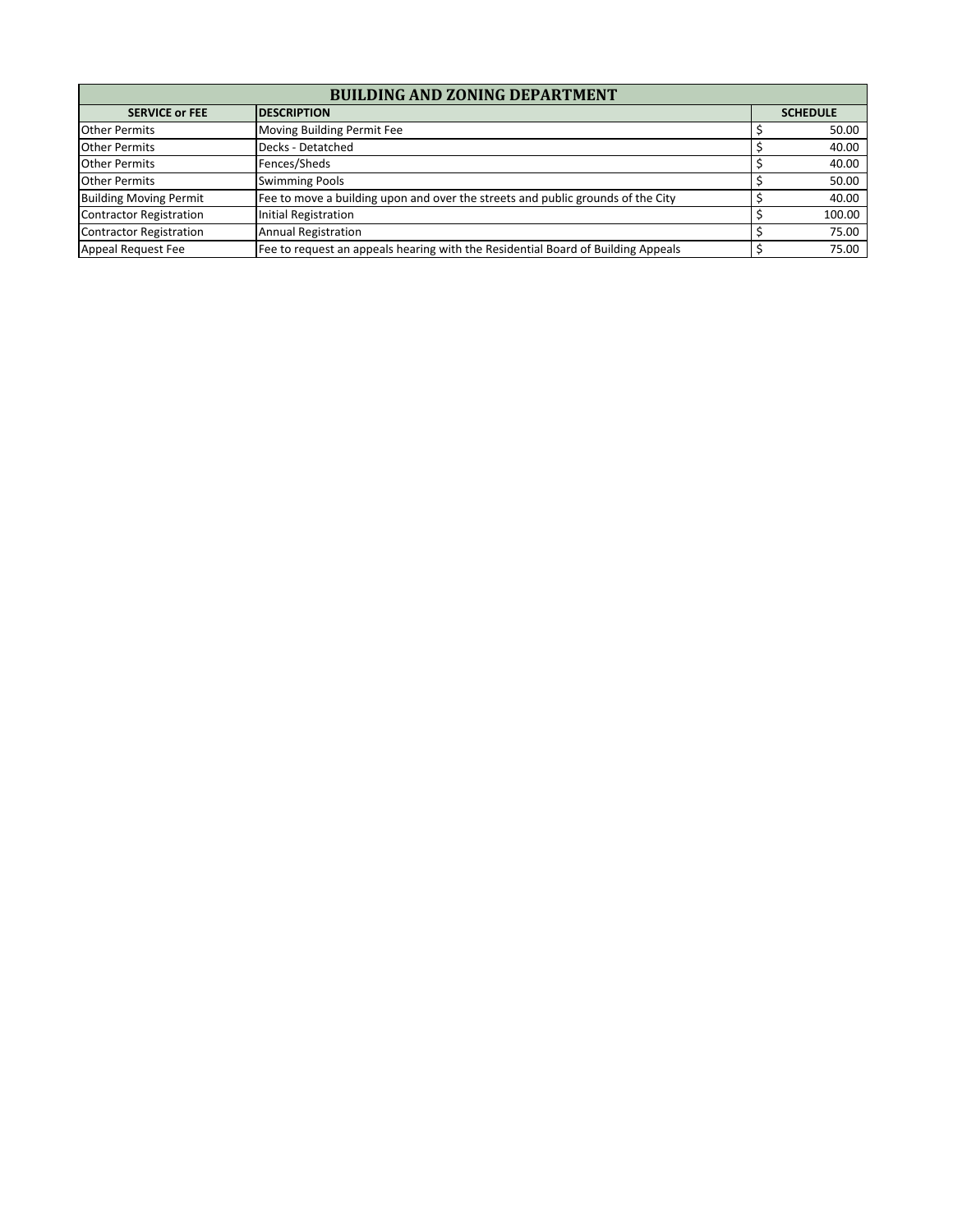| <b>ENGINEERING DEPARTMENT</b>         |                                                                                                |                  |                       |
|---------------------------------------|------------------------------------------------------------------------------------------------|------------------|-----------------------|
| <b>SERVICE or FEE</b>                 | <b>DESCRIPTION</b>                                                                             |                  | <b>SCHEDULE</b>       |
|                                       |                                                                                                |                  |                       |
|                                       | Fee for opening of an improved street, surfaced with one of the following materials or the     |                  |                       |
| <b>Street Openings-</b><br>Improved   | equivalent thereof: asphaltic concrete, concrete, bituminous macadam, brick or block           | \$               | 30.00                 |
|                                       |                                                                                                |                  |                       |
| <b>Street Openings-</b><br>Unimproved | Fee for opening of an unimproved street or unpaved area                                        | \$               | 10.00                 |
| Sewer Construction-<br>Installer      |                                                                                                |                  |                       |
| License                               | License fee for a sewer installer, issued upon passing the sewer installer test                | \$               | 15.00                 |
| Installer<br>Sewer Construction-      |                                                                                                |                  |                       |
| License Renewal                       | Annual fee for the renewal of a sewer installer license                                        | \$               | 7.50                  |
| Sewer Construction-                   |                                                                                                |                  |                       |
| Inspection                            | Fee for inspecting the installation of any sewer, drain, or lateral or the connection thereto. | \$               | 25.00                 |
|                                       | Fee for inspecting the installation of any sewer, drain, or lateral or the connection thereto  |                  |                       |
| Sewer Construction-                   | that does not conform to the application filed. Fee charged for each trip the Inspector has    |                  |                       |
| Non-conforming Inspection             | to make before approval is granted.                                                            | \$               | 10.00                 |
| Sanitary Sewer Tap Fee-<br>4          | Fee for tapping into a sanitary sewer line constructed by the City and for which no            |                  |                       |
| in/10 cm diameter tap                 | assessments have been levied against the property in question.                                 | \$               | 500.00                |
| Sanitary Sewer Tap Fee-<br>6          | Fee for tapping into a sanitary sewer line constructed by the City and for which no            |                  |                       |
| in/15 cm diameter tap                 | assessments have been levied against the property in question.                                 | \$               | 1,150.00              |
| Sanitary Sewer Tap Fee-<br>8          | Fee for tapping into a sanitary sewer line constructed by the City and for which no            |                  |                       |
| in/20 cm diameter tap                 | assessments have been levied against the property in question.                                 | \$               | 2,500.00              |
| Sanitary Sewer Tap Fee-               | Fee for tapping into a sanitary sewer line constructed by the City and for which no            |                  |                       |
| 10 in/25 cm diameter tap              | assessments have been levied against the property in question.                                 | \$               | 4,300.00              |
| Sanitary Sewer Tap Fee-               | Fee for tapping into a sanitary sewer line constructed by the City and for which no            |                  |                       |
| 12 in/30 cm diameter tap              | assessments have beben levied against the property in question.                                | \$               | 7,000.00              |
| <b>Inspection Fee</b>                 | For 1-5 dwelling units, building sites, or trailer sites in plat                               | \$               | 40.00                 |
| <b>Inspection Fee</b>                 | For 6-10 dwelling units, building sites, or trailer sites in plat                              | \$               | 50.00                 |
| Inspection Fee                        | For 11-15 dwelling units, building sites, or trailer sites in plat                             | \$               | 60.00                 |
| Inspection Fee                        | For 16-20 dwelling units, building sites, or trailer sites in plat                             | \$               | 70.00                 |
| <b>Inspection Fee</b>                 | For 21-25 dwelling units, building sites, or trailer sites in plat                             | \$               | 80.00                 |
| <b>Inspection Fee</b>                 | For 26-30 dwelling units, building sites, or trailer sites in plat                             | \$               | 90.00                 |
| <b>Inspection Fee</b>                 | For 31-35 dwelling units, building sites, or trailer sites in plat                             | \$               | 100.00                |
|                                       |                                                                                                |                  | $$100.00 + $1.00$ for |
|                                       |                                                                                                |                  | each lot in excess of |
| <b>Inspection Fee</b>                 | For 36+ dwelling units, building sites, or trailer sites in plat                               |                  | 35                    |
| <b>Filing Fee</b>                     | Fee for new lot or parcel                                                                      | \$               | 10.00                 |
| Certificate of Occupancy              | Fee for filing an application for an original certificate of occupancy                         | \$               | 5.00                  |
| Certificate of Occupancy Copy         | Fee for copies of an original certificate of occupancy                                         | \$               | 1.00                  |
| <b>Home Occupation Permits</b>        | Fee for a permit to conduct home occupations                                                   | \$               | 20.00                 |
| <b>Home Occupation Permits</b>        |                                                                                                |                  |                       |
| Renewal                               | Renewal fee for a permit to conduct home occupations                                           | Ś                | 10.00                 |
|                                       | Application fee for all towers, antenna support structures, and wireless telecommunication     |                  |                       |
| Tower Site Application fee            | facilities within the City                                                                     | \$               | 1,000.00              |
| <b>Engineering Permits</b>            | Site Devemopment Permit (non-residential)                                                      | $\overline{\xi}$ | 150.00                |
| <b>Engineering Permits</b>            | Right-of-Way Permit                                                                            | \$               | 75.00                 |
| <b>Engineering Permits</b>            | Storm/Sanitary Sewer Permit                                                                    | \$               | 75.00                 |
| <b>Engineering Permits</b>            | Subdivision/Allotment Base Fee, per lot                                                        | \$               | 100.00                |
| Performance Bond                      | Performance bond for engineering work                                                          | \$               | 1,000.00              |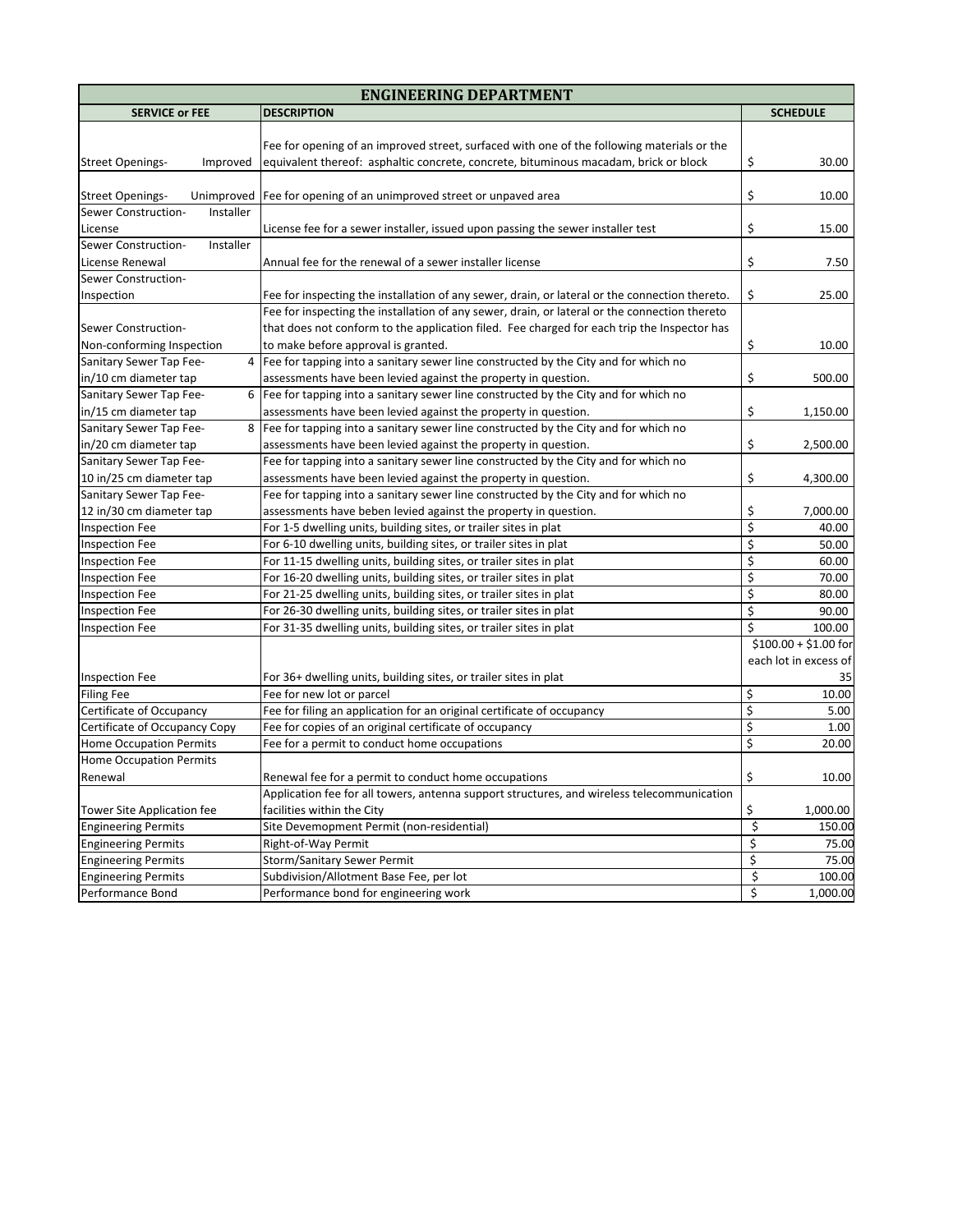| <b>DESCRIPTION</b><br><b>SERVICE or FEE</b><br><b>SCHEDULE</b><br>\$<br>A fee for each one thousand (1000) gallons of accepted waste<br>20.00<br>\$<br>Application fee for each wastewater discharge permit<br>25.00<br>Rate of sewer rental charges for operation, maintenance, and replacement, charged<br>\$<br>monthly per 100 cubic feet<br>Residential<br>3.182<br>Rate of sewer rental charges for operation, maintenance, and replacement, charged<br>\$<br>monthly per 100 cubic feet<br>Commercial<br>3.001<br>Rate of sewer rental charges for operation, maintenance, and replacement, charged<br>\$<br>monthly per 100 cubic feet<br>Industrial<br>2.958<br>\$<br>Billing charge per user, charged per month<br>1.47<br>$\Omega$<br>\$<br>Rate of sewer consumption charged monthly per 100 cubic feet<br>1.800<br>Sewer Debt Service-<br>\$<br>300 - 1,300 cu ft.<br>Rate of sewer consumption charged monthly per 100 cubic feet<br>2.030<br>Sewer Debt Service-<br>\$<br>1,300 - 13,000 cu ft.<br>Rate of sewer consumption charged monthly per 100 cubic feet<br>1.531<br>Sewer Debt Service-<br>\$<br>13,000 - 43,700 cu ft.<br>Rate of sewer consumption charged monthly per 100 cubic feet<br>1.132<br>Sewer Debt Service-<br>\$<br>Rate of sewer consumption charged monthly per 100 cubic feet<br>43,700 - 83,300 cu ft.<br>0.832<br>Sewer Debt Service-<br>$\geq$<br>\$<br>141,600 cu ft.<br>Rate of sewer consumption charged monthly per 100 cubic feet<br>0.616<br>Sewer Meter Charge-<br>\$<br>< 1" diameter<br>Rate of sewer meter size<br>3.88<br>Sewer Meter Charge-<br>\$<br>1" diameter<br>Rate of sewer meter size<br>8.90<br>Sewer Meter Charge-<br>1.25" diameter<br>\$<br>Rate of sewer meter size<br>13.34<br>Sewer Meter Charge-<br>1.5" diameter<br>\$<br>Rate of sewer meter size<br>15.58<br>Sewer Meter Charge-<br>\$<br>2" diameter<br>Rate of sewer meter size<br>33.37<br>Sewer Meter Charge-<br>\$<br>3" diameter<br>75.62<br>Rate of sewer meter size<br>Sewer Meter Charge-<br>\$<br>4" diameter<br>Rate of sewer meter size<br>126.79<br>Sewer Meter Charge-<br>\$<br>6" diameter<br>Rate of sewer meter size<br>251.34<br>Sewer Extra Stregth Surcharge-<br>Fee rate for acceprable discharges in excess of assigned sewage strength for each user<br>\$<br>Disolved Oxygen (BOD)<br>class, for 5-day BOD at 20 degrees Centigrade, per pound per day in excess<br>0.140<br>Fee rate for acceprable discharges in excess of assigned sewage strength for each user<br>Sewer Extra Stregth Surcharge-<br>\$<br>Suspended Solids (SS)<br>class, for 5-day SS at 20 degrees Centigrade, per pound per day in excess<br>0.197<br>\$<br>Fee for facilities whose wastes are monitored and/or required to be monitored<br>Sewer Monitoring Fee<br>60.00<br>\$<br><b>Unmetered Wells</b><br>Fee for all unmetered private wells, charged annually, payable monthly<br>140.00<br>\$<br>Fee to restore ("turn-on") water service after a temporary suspension of service<br>Service Restart<br>10.00<br>Water Meter Charge-<br>\$<br>< 1" diameter<br>Rate of water meter size, charged monthly<br>19.06<br>Water Meter Charge-<br>\$<br>1" diameter<br>Rate of water meter size, charged monthly<br>43.64<br>Water Meter Charge-<br>\$<br>Rate of water meter size, charged monthly<br>65.43<br>Water Meter Charge-<br>\$<br>Rate of water meter size, charged monthly<br>76.32<br>\$<br>2" diameter<br>Rate of water meter size, charged monthly<br>163.53<br>\$<br>3" diameter<br>370.67<br>Rate of water meter size, charged monthly<br>\$<br>4" diameter<br>Rate of water meter size, charged monthly<br>621.47<br>\$<br>Rate of water meter size, charged monthly<br>1,231.99 | <b>WATER, WASTEWATER, STORMWATER</b> |  |  |  |
|------------------------------------------------------------------------------------------------------------------------------------------------------------------------------------------------------------------------------------------------------------------------------------------------------------------------------------------------------------------------------------------------------------------------------------------------------------------------------------------------------------------------------------------------------------------------------------------------------------------------------------------------------------------------------------------------------------------------------------------------------------------------------------------------------------------------------------------------------------------------------------------------------------------------------------------------------------------------------------------------------------------------------------------------------------------------------------------------------------------------------------------------------------------------------------------------------------------------------------------------------------------------------------------------------------------------------------------------------------------------------------------------------------------------------------------------------------------------------------------------------------------------------------------------------------------------------------------------------------------------------------------------------------------------------------------------------------------------------------------------------------------------------------------------------------------------------------------------------------------------------------------------------------------------------------------------------------------------------------------------------------------------------------------------------------------------------------------------------------------------------------------------------------------------------------------------------------------------------------------------------------------------------------------------------------------------------------------------------------------------------------------------------------------------------------------------------------------------------------------------------------------------------------------------------------------------------------------------------------------------------------------------------------------------------------------------------------------------------------------------------------------------------------------------------------------------------------------------------------------------------------------------------------------------------------------------------------------------------------------------------------------------------------------------------------------------------------------------------------------------------------------------------------------------------------------------------------------------------------------------------------------------------------------------------------------------------------------------------------------------------------------------------------------------------------------------------------------------------------------------------------------------------------------------------------------------------------------------------------------------------------------------------------------------------------------------------------------------------|--------------------------------------|--|--|--|
|                                                                                                                                                                                                                                                                                                                                                                                                                                                                                                                                                                                                                                                                                                                                                                                                                                                                                                                                                                                                                                                                                                                                                                                                                                                                                                                                                                                                                                                                                                                                                                                                                                                                                                                                                                                                                                                                                                                                                                                                                                                                                                                                                                                                                                                                                                                                                                                                                                                                                                                                                                                                                                                                                                                                                                                                                                                                                                                                                                                                                                                                                                                                                                                                                                                                                                                                                                                                                                                                                                                                                                                                                                                                                                                              |                                      |  |  |  |
|                                                                                                                                                                                                                                                                                                                                                                                                                                                                                                                                                                                                                                                                                                                                                                                                                                                                                                                                                                                                                                                                                                                                                                                                                                                                                                                                                                                                                                                                                                                                                                                                                                                                                                                                                                                                                                                                                                                                                                                                                                                                                                                                                                                                                                                                                                                                                                                                                                                                                                                                                                                                                                                                                                                                                                                                                                                                                                                                                                                                                                                                                                                                                                                                                                                                                                                                                                                                                                                                                                                                                                                                                                                                                                                              | <b>Holding Tank Wastes</b>           |  |  |  |
|                                                                                                                                                                                                                                                                                                                                                                                                                                                                                                                                                                                                                                                                                                                                                                                                                                                                                                                                                                                                                                                                                                                                                                                                                                                                                                                                                                                                                                                                                                                                                                                                                                                                                                                                                                                                                                                                                                                                                                                                                                                                                                                                                                                                                                                                                                                                                                                                                                                                                                                                                                                                                                                                                                                                                                                                                                                                                                                                                                                                                                                                                                                                                                                                                                                                                                                                                                                                                                                                                                                                                                                                                                                                                                                              | Wastewater Discharge Permit          |  |  |  |
|                                                                                                                                                                                                                                                                                                                                                                                                                                                                                                                                                                                                                                                                                                                                                                                                                                                                                                                                                                                                                                                                                                                                                                                                                                                                                                                                                                                                                                                                                                                                                                                                                                                                                                                                                                                                                                                                                                                                                                                                                                                                                                                                                                                                                                                                                                                                                                                                                                                                                                                                                                                                                                                                                                                                                                                                                                                                                                                                                                                                                                                                                                                                                                                                                                                                                                                                                                                                                                                                                                                                                                                                                                                                                                                              |                                      |  |  |  |
|                                                                                                                                                                                                                                                                                                                                                                                                                                                                                                                                                                                                                                                                                                                                                                                                                                                                                                                                                                                                                                                                                                                                                                                                                                                                                                                                                                                                                                                                                                                                                                                                                                                                                                                                                                                                                                                                                                                                                                                                                                                                                                                                                                                                                                                                                                                                                                                                                                                                                                                                                                                                                                                                                                                                                                                                                                                                                                                                                                                                                                                                                                                                                                                                                                                                                                                                                                                                                                                                                                                                                                                                                                                                                                                              | Sewer Rental-                        |  |  |  |
|                                                                                                                                                                                                                                                                                                                                                                                                                                                                                                                                                                                                                                                                                                                                                                                                                                                                                                                                                                                                                                                                                                                                                                                                                                                                                                                                                                                                                                                                                                                                                                                                                                                                                                                                                                                                                                                                                                                                                                                                                                                                                                                                                                                                                                                                                                                                                                                                                                                                                                                                                                                                                                                                                                                                                                                                                                                                                                                                                                                                                                                                                                                                                                                                                                                                                                                                                                                                                                                                                                                                                                                                                                                                                                                              |                                      |  |  |  |
|                                                                                                                                                                                                                                                                                                                                                                                                                                                                                                                                                                                                                                                                                                                                                                                                                                                                                                                                                                                                                                                                                                                                                                                                                                                                                                                                                                                                                                                                                                                                                                                                                                                                                                                                                                                                                                                                                                                                                                                                                                                                                                                                                                                                                                                                                                                                                                                                                                                                                                                                                                                                                                                                                                                                                                                                                                                                                                                                                                                                                                                                                                                                                                                                                                                                                                                                                                                                                                                                                                                                                                                                                                                                                                                              | Sewer Rental-                        |  |  |  |
|                                                                                                                                                                                                                                                                                                                                                                                                                                                                                                                                                                                                                                                                                                                                                                                                                                                                                                                                                                                                                                                                                                                                                                                                                                                                                                                                                                                                                                                                                                                                                                                                                                                                                                                                                                                                                                                                                                                                                                                                                                                                                                                                                                                                                                                                                                                                                                                                                                                                                                                                                                                                                                                                                                                                                                                                                                                                                                                                                                                                                                                                                                                                                                                                                                                                                                                                                                                                                                                                                                                                                                                                                                                                                                                              |                                      |  |  |  |
|                                                                                                                                                                                                                                                                                                                                                                                                                                                                                                                                                                                                                                                                                                                                                                                                                                                                                                                                                                                                                                                                                                                                                                                                                                                                                                                                                                                                                                                                                                                                                                                                                                                                                                                                                                                                                                                                                                                                                                                                                                                                                                                                                                                                                                                                                                                                                                                                                                                                                                                                                                                                                                                                                                                                                                                                                                                                                                                                                                                                                                                                                                                                                                                                                                                                                                                                                                                                                                                                                                                                                                                                                                                                                                                              | Sewer Rental-                        |  |  |  |
|                                                                                                                                                                                                                                                                                                                                                                                                                                                                                                                                                                                                                                                                                                                                                                                                                                                                                                                                                                                                                                                                                                                                                                                                                                                                                                                                                                                                                                                                                                                                                                                                                                                                                                                                                                                                                                                                                                                                                                                                                                                                                                                                                                                                                                                                                                                                                                                                                                                                                                                                                                                                                                                                                                                                                                                                                                                                                                                                                                                                                                                                                                                                                                                                                                                                                                                                                                                                                                                                                                                                                                                                                                                                                                                              | Sewer Billing-                       |  |  |  |
|                                                                                                                                                                                                                                                                                                                                                                                                                                                                                                                                                                                                                                                                                                                                                                                                                                                                                                                                                                                                                                                                                                                                                                                                                                                                                                                                                                                                                                                                                                                                                                                                                                                                                                                                                                                                                                                                                                                                                                                                                                                                                                                                                                                                                                                                                                                                                                                                                                                                                                                                                                                                                                                                                                                                                                                                                                                                                                                                                                                                                                                                                                                                                                                                                                                                                                                                                                                                                                                                                                                                                                                                                                                                                                                              | Sewer Debt Service-                  |  |  |  |
|                                                                                                                                                                                                                                                                                                                                                                                                                                                                                                                                                                                                                                                                                                                                                                                                                                                                                                                                                                                                                                                                                                                                                                                                                                                                                                                                                                                                                                                                                                                                                                                                                                                                                                                                                                                                                                                                                                                                                                                                                                                                                                                                                                                                                                                                                                                                                                                                                                                                                                                                                                                                                                                                                                                                                                                                                                                                                                                                                                                                                                                                                                                                                                                                                                                                                                                                                                                                                                                                                                                                                                                                                                                                                                                              | 300 cu ft.                           |  |  |  |
|                                                                                                                                                                                                                                                                                                                                                                                                                                                                                                                                                                                                                                                                                                                                                                                                                                                                                                                                                                                                                                                                                                                                                                                                                                                                                                                                                                                                                                                                                                                                                                                                                                                                                                                                                                                                                                                                                                                                                                                                                                                                                                                                                                                                                                                                                                                                                                                                                                                                                                                                                                                                                                                                                                                                                                                                                                                                                                                                                                                                                                                                                                                                                                                                                                                                                                                                                                                                                                                                                                                                                                                                                                                                                                                              |                                      |  |  |  |
|                                                                                                                                                                                                                                                                                                                                                                                                                                                                                                                                                                                                                                                                                                                                                                                                                                                                                                                                                                                                                                                                                                                                                                                                                                                                                                                                                                                                                                                                                                                                                                                                                                                                                                                                                                                                                                                                                                                                                                                                                                                                                                                                                                                                                                                                                                                                                                                                                                                                                                                                                                                                                                                                                                                                                                                                                                                                                                                                                                                                                                                                                                                                                                                                                                                                                                                                                                                                                                                                                                                                                                                                                                                                                                                              |                                      |  |  |  |
|                                                                                                                                                                                                                                                                                                                                                                                                                                                                                                                                                                                                                                                                                                                                                                                                                                                                                                                                                                                                                                                                                                                                                                                                                                                                                                                                                                                                                                                                                                                                                                                                                                                                                                                                                                                                                                                                                                                                                                                                                                                                                                                                                                                                                                                                                                                                                                                                                                                                                                                                                                                                                                                                                                                                                                                                                                                                                                                                                                                                                                                                                                                                                                                                                                                                                                                                                                                                                                                                                                                                                                                                                                                                                                                              |                                      |  |  |  |
|                                                                                                                                                                                                                                                                                                                                                                                                                                                                                                                                                                                                                                                                                                                                                                                                                                                                                                                                                                                                                                                                                                                                                                                                                                                                                                                                                                                                                                                                                                                                                                                                                                                                                                                                                                                                                                                                                                                                                                                                                                                                                                                                                                                                                                                                                                                                                                                                                                                                                                                                                                                                                                                                                                                                                                                                                                                                                                                                                                                                                                                                                                                                                                                                                                                                                                                                                                                                                                                                                                                                                                                                                                                                                                                              |                                      |  |  |  |
|                                                                                                                                                                                                                                                                                                                                                                                                                                                                                                                                                                                                                                                                                                                                                                                                                                                                                                                                                                                                                                                                                                                                                                                                                                                                                                                                                                                                                                                                                                                                                                                                                                                                                                                                                                                                                                                                                                                                                                                                                                                                                                                                                                                                                                                                                                                                                                                                                                                                                                                                                                                                                                                                                                                                                                                                                                                                                                                                                                                                                                                                                                                                                                                                                                                                                                                                                                                                                                                                                                                                                                                                                                                                                                                              |                                      |  |  |  |
|                                                                                                                                                                                                                                                                                                                                                                                                                                                                                                                                                                                                                                                                                                                                                                                                                                                                                                                                                                                                                                                                                                                                                                                                                                                                                                                                                                                                                                                                                                                                                                                                                                                                                                                                                                                                                                                                                                                                                                                                                                                                                                                                                                                                                                                                                                                                                                                                                                                                                                                                                                                                                                                                                                                                                                                                                                                                                                                                                                                                                                                                                                                                                                                                                                                                                                                                                                                                                                                                                                                                                                                                                                                                                                                              |                                      |  |  |  |
|                                                                                                                                                                                                                                                                                                                                                                                                                                                                                                                                                                                                                                                                                                                                                                                                                                                                                                                                                                                                                                                                                                                                                                                                                                                                                                                                                                                                                                                                                                                                                                                                                                                                                                                                                                                                                                                                                                                                                                                                                                                                                                                                                                                                                                                                                                                                                                                                                                                                                                                                                                                                                                                                                                                                                                                                                                                                                                                                                                                                                                                                                                                                                                                                                                                                                                                                                                                                                                                                                                                                                                                                                                                                                                                              |                                      |  |  |  |
|                                                                                                                                                                                                                                                                                                                                                                                                                                                                                                                                                                                                                                                                                                                                                                                                                                                                                                                                                                                                                                                                                                                                                                                                                                                                                                                                                                                                                                                                                                                                                                                                                                                                                                                                                                                                                                                                                                                                                                                                                                                                                                                                                                                                                                                                                                                                                                                                                                                                                                                                                                                                                                                                                                                                                                                                                                                                                                                                                                                                                                                                                                                                                                                                                                                                                                                                                                                                                                                                                                                                                                                                                                                                                                                              |                                      |  |  |  |
|                                                                                                                                                                                                                                                                                                                                                                                                                                                                                                                                                                                                                                                                                                                                                                                                                                                                                                                                                                                                                                                                                                                                                                                                                                                                                                                                                                                                                                                                                                                                                                                                                                                                                                                                                                                                                                                                                                                                                                                                                                                                                                                                                                                                                                                                                                                                                                                                                                                                                                                                                                                                                                                                                                                                                                                                                                                                                                                                                                                                                                                                                                                                                                                                                                                                                                                                                                                                                                                                                                                                                                                                                                                                                                                              |                                      |  |  |  |
|                                                                                                                                                                                                                                                                                                                                                                                                                                                                                                                                                                                                                                                                                                                                                                                                                                                                                                                                                                                                                                                                                                                                                                                                                                                                                                                                                                                                                                                                                                                                                                                                                                                                                                                                                                                                                                                                                                                                                                                                                                                                                                                                                                                                                                                                                                                                                                                                                                                                                                                                                                                                                                                                                                                                                                                                                                                                                                                                                                                                                                                                                                                                                                                                                                                                                                                                                                                                                                                                                                                                                                                                                                                                                                                              |                                      |  |  |  |
|                                                                                                                                                                                                                                                                                                                                                                                                                                                                                                                                                                                                                                                                                                                                                                                                                                                                                                                                                                                                                                                                                                                                                                                                                                                                                                                                                                                                                                                                                                                                                                                                                                                                                                                                                                                                                                                                                                                                                                                                                                                                                                                                                                                                                                                                                                                                                                                                                                                                                                                                                                                                                                                                                                                                                                                                                                                                                                                                                                                                                                                                                                                                                                                                                                                                                                                                                                                                                                                                                                                                                                                                                                                                                                                              |                                      |  |  |  |
|                                                                                                                                                                                                                                                                                                                                                                                                                                                                                                                                                                                                                                                                                                                                                                                                                                                                                                                                                                                                                                                                                                                                                                                                                                                                                                                                                                                                                                                                                                                                                                                                                                                                                                                                                                                                                                                                                                                                                                                                                                                                                                                                                                                                                                                                                                                                                                                                                                                                                                                                                                                                                                                                                                                                                                                                                                                                                                                                                                                                                                                                                                                                                                                                                                                                                                                                                                                                                                                                                                                                                                                                                                                                                                                              |                                      |  |  |  |
|                                                                                                                                                                                                                                                                                                                                                                                                                                                                                                                                                                                                                                                                                                                                                                                                                                                                                                                                                                                                                                                                                                                                                                                                                                                                                                                                                                                                                                                                                                                                                                                                                                                                                                                                                                                                                                                                                                                                                                                                                                                                                                                                                                                                                                                                                                                                                                                                                                                                                                                                                                                                                                                                                                                                                                                                                                                                                                                                                                                                                                                                                                                                                                                                                                                                                                                                                                                                                                                                                                                                                                                                                                                                                                                              |                                      |  |  |  |
|                                                                                                                                                                                                                                                                                                                                                                                                                                                                                                                                                                                                                                                                                                                                                                                                                                                                                                                                                                                                                                                                                                                                                                                                                                                                                                                                                                                                                                                                                                                                                                                                                                                                                                                                                                                                                                                                                                                                                                                                                                                                                                                                                                                                                                                                                                                                                                                                                                                                                                                                                                                                                                                                                                                                                                                                                                                                                                                                                                                                                                                                                                                                                                                                                                                                                                                                                                                                                                                                                                                                                                                                                                                                                                                              |                                      |  |  |  |
|                                                                                                                                                                                                                                                                                                                                                                                                                                                                                                                                                                                                                                                                                                                                                                                                                                                                                                                                                                                                                                                                                                                                                                                                                                                                                                                                                                                                                                                                                                                                                                                                                                                                                                                                                                                                                                                                                                                                                                                                                                                                                                                                                                                                                                                                                                                                                                                                                                                                                                                                                                                                                                                                                                                                                                                                                                                                                                                                                                                                                                                                                                                                                                                                                                                                                                                                                                                                                                                                                                                                                                                                                                                                                                                              |                                      |  |  |  |
|                                                                                                                                                                                                                                                                                                                                                                                                                                                                                                                                                                                                                                                                                                                                                                                                                                                                                                                                                                                                                                                                                                                                                                                                                                                                                                                                                                                                                                                                                                                                                                                                                                                                                                                                                                                                                                                                                                                                                                                                                                                                                                                                                                                                                                                                                                                                                                                                                                                                                                                                                                                                                                                                                                                                                                                                                                                                                                                                                                                                                                                                                                                                                                                                                                                                                                                                                                                                                                                                                                                                                                                                                                                                                                                              |                                      |  |  |  |
|                                                                                                                                                                                                                                                                                                                                                                                                                                                                                                                                                                                                                                                                                                                                                                                                                                                                                                                                                                                                                                                                                                                                                                                                                                                                                                                                                                                                                                                                                                                                                                                                                                                                                                                                                                                                                                                                                                                                                                                                                                                                                                                                                                                                                                                                                                                                                                                                                                                                                                                                                                                                                                                                                                                                                                                                                                                                                                                                                                                                                                                                                                                                                                                                                                                                                                                                                                                                                                                                                                                                                                                                                                                                                                                              |                                      |  |  |  |
|                                                                                                                                                                                                                                                                                                                                                                                                                                                                                                                                                                                                                                                                                                                                                                                                                                                                                                                                                                                                                                                                                                                                                                                                                                                                                                                                                                                                                                                                                                                                                                                                                                                                                                                                                                                                                                                                                                                                                                                                                                                                                                                                                                                                                                                                                                                                                                                                                                                                                                                                                                                                                                                                                                                                                                                                                                                                                                                                                                                                                                                                                                                                                                                                                                                                                                                                                                                                                                                                                                                                                                                                                                                                                                                              |                                      |  |  |  |
|                                                                                                                                                                                                                                                                                                                                                                                                                                                                                                                                                                                                                                                                                                                                                                                                                                                                                                                                                                                                                                                                                                                                                                                                                                                                                                                                                                                                                                                                                                                                                                                                                                                                                                                                                                                                                                                                                                                                                                                                                                                                                                                                                                                                                                                                                                                                                                                                                                                                                                                                                                                                                                                                                                                                                                                                                                                                                                                                                                                                                                                                                                                                                                                                                                                                                                                                                                                                                                                                                                                                                                                                                                                                                                                              |                                      |  |  |  |
|                                                                                                                                                                                                                                                                                                                                                                                                                                                                                                                                                                                                                                                                                                                                                                                                                                                                                                                                                                                                                                                                                                                                                                                                                                                                                                                                                                                                                                                                                                                                                                                                                                                                                                                                                                                                                                                                                                                                                                                                                                                                                                                                                                                                                                                                                                                                                                                                                                                                                                                                                                                                                                                                                                                                                                                                                                                                                                                                                                                                                                                                                                                                                                                                                                                                                                                                                                                                                                                                                                                                                                                                                                                                                                                              |                                      |  |  |  |
|                                                                                                                                                                                                                                                                                                                                                                                                                                                                                                                                                                                                                                                                                                                                                                                                                                                                                                                                                                                                                                                                                                                                                                                                                                                                                                                                                                                                                                                                                                                                                                                                                                                                                                                                                                                                                                                                                                                                                                                                                                                                                                                                                                                                                                                                                                                                                                                                                                                                                                                                                                                                                                                                                                                                                                                                                                                                                                                                                                                                                                                                                                                                                                                                                                                                                                                                                                                                                                                                                                                                                                                                                                                                                                                              |                                      |  |  |  |
|                                                                                                                                                                                                                                                                                                                                                                                                                                                                                                                                                                                                                                                                                                                                                                                                                                                                                                                                                                                                                                                                                                                                                                                                                                                                                                                                                                                                                                                                                                                                                                                                                                                                                                                                                                                                                                                                                                                                                                                                                                                                                                                                                                                                                                                                                                                                                                                                                                                                                                                                                                                                                                                                                                                                                                                                                                                                                                                                                                                                                                                                                                                                                                                                                                                                                                                                                                                                                                                                                                                                                                                                                                                                                                                              |                                      |  |  |  |
|                                                                                                                                                                                                                                                                                                                                                                                                                                                                                                                                                                                                                                                                                                                                                                                                                                                                                                                                                                                                                                                                                                                                                                                                                                                                                                                                                                                                                                                                                                                                                                                                                                                                                                                                                                                                                                                                                                                                                                                                                                                                                                                                                                                                                                                                                                                                                                                                                                                                                                                                                                                                                                                                                                                                                                                                                                                                                                                                                                                                                                                                                                                                                                                                                                                                                                                                                                                                                                                                                                                                                                                                                                                                                                                              |                                      |  |  |  |
|                                                                                                                                                                                                                                                                                                                                                                                                                                                                                                                                                                                                                                                                                                                                                                                                                                                                                                                                                                                                                                                                                                                                                                                                                                                                                                                                                                                                                                                                                                                                                                                                                                                                                                                                                                                                                                                                                                                                                                                                                                                                                                                                                                                                                                                                                                                                                                                                                                                                                                                                                                                                                                                                                                                                                                                                                                                                                                                                                                                                                                                                                                                                                                                                                                                                                                                                                                                                                                                                                                                                                                                                                                                                                                                              |                                      |  |  |  |
|                                                                                                                                                                                                                                                                                                                                                                                                                                                                                                                                                                                                                                                                                                                                                                                                                                                                                                                                                                                                                                                                                                                                                                                                                                                                                                                                                                                                                                                                                                                                                                                                                                                                                                                                                                                                                                                                                                                                                                                                                                                                                                                                                                                                                                                                                                                                                                                                                                                                                                                                                                                                                                                                                                                                                                                                                                                                                                                                                                                                                                                                                                                                                                                                                                                                                                                                                                                                                                                                                                                                                                                                                                                                                                                              |                                      |  |  |  |
|                                                                                                                                                                                                                                                                                                                                                                                                                                                                                                                                                                                                                                                                                                                                                                                                                                                                                                                                                                                                                                                                                                                                                                                                                                                                                                                                                                                                                                                                                                                                                                                                                                                                                                                                                                                                                                                                                                                                                                                                                                                                                                                                                                                                                                                                                                                                                                                                                                                                                                                                                                                                                                                                                                                                                                                                                                                                                                                                                                                                                                                                                                                                                                                                                                                                                                                                                                                                                                                                                                                                                                                                                                                                                                                              |                                      |  |  |  |
|                                                                                                                                                                                                                                                                                                                                                                                                                                                                                                                                                                                                                                                                                                                                                                                                                                                                                                                                                                                                                                                                                                                                                                                                                                                                                                                                                                                                                                                                                                                                                                                                                                                                                                                                                                                                                                                                                                                                                                                                                                                                                                                                                                                                                                                                                                                                                                                                                                                                                                                                                                                                                                                                                                                                                                                                                                                                                                                                                                                                                                                                                                                                                                                                                                                                                                                                                                                                                                                                                                                                                                                                                                                                                                                              |                                      |  |  |  |
|                                                                                                                                                                                                                                                                                                                                                                                                                                                                                                                                                                                                                                                                                                                                                                                                                                                                                                                                                                                                                                                                                                                                                                                                                                                                                                                                                                                                                                                                                                                                                                                                                                                                                                                                                                                                                                                                                                                                                                                                                                                                                                                                                                                                                                                                                                                                                                                                                                                                                                                                                                                                                                                                                                                                                                                                                                                                                                                                                                                                                                                                                                                                                                                                                                                                                                                                                                                                                                                                                                                                                                                                                                                                                                                              |                                      |  |  |  |
|                                                                                                                                                                                                                                                                                                                                                                                                                                                                                                                                                                                                                                                                                                                                                                                                                                                                                                                                                                                                                                                                                                                                                                                                                                                                                                                                                                                                                                                                                                                                                                                                                                                                                                                                                                                                                                                                                                                                                                                                                                                                                                                                                                                                                                                                                                                                                                                                                                                                                                                                                                                                                                                                                                                                                                                                                                                                                                                                                                                                                                                                                                                                                                                                                                                                                                                                                                                                                                                                                                                                                                                                                                                                                                                              |                                      |  |  |  |
|                                                                                                                                                                                                                                                                                                                                                                                                                                                                                                                                                                                                                                                                                                                                                                                                                                                                                                                                                                                                                                                                                                                                                                                                                                                                                                                                                                                                                                                                                                                                                                                                                                                                                                                                                                                                                                                                                                                                                                                                                                                                                                                                                                                                                                                                                                                                                                                                                                                                                                                                                                                                                                                                                                                                                                                                                                                                                                                                                                                                                                                                                                                                                                                                                                                                                                                                                                                                                                                                                                                                                                                                                                                                                                                              |                                      |  |  |  |
|                                                                                                                                                                                                                                                                                                                                                                                                                                                                                                                                                                                                                                                                                                                                                                                                                                                                                                                                                                                                                                                                                                                                                                                                                                                                                                                                                                                                                                                                                                                                                                                                                                                                                                                                                                                                                                                                                                                                                                                                                                                                                                                                                                                                                                                                                                                                                                                                                                                                                                                                                                                                                                                                                                                                                                                                                                                                                                                                                                                                                                                                                                                                                                                                                                                                                                                                                                                                                                                                                                                                                                                                                                                                                                                              |                                      |  |  |  |
|                                                                                                                                                                                                                                                                                                                                                                                                                                                                                                                                                                                                                                                                                                                                                                                                                                                                                                                                                                                                                                                                                                                                                                                                                                                                                                                                                                                                                                                                                                                                                                                                                                                                                                                                                                                                                                                                                                                                                                                                                                                                                                                                                                                                                                                                                                                                                                                                                                                                                                                                                                                                                                                                                                                                                                                                                                                                                                                                                                                                                                                                                                                                                                                                                                                                                                                                                                                                                                                                                                                                                                                                                                                                                                                              |                                      |  |  |  |
|                                                                                                                                                                                                                                                                                                                                                                                                                                                                                                                                                                                                                                                                                                                                                                                                                                                                                                                                                                                                                                                                                                                                                                                                                                                                                                                                                                                                                                                                                                                                                                                                                                                                                                                                                                                                                                                                                                                                                                                                                                                                                                                                                                                                                                                                                                                                                                                                                                                                                                                                                                                                                                                                                                                                                                                                                                                                                                                                                                                                                                                                                                                                                                                                                                                                                                                                                                                                                                                                                                                                                                                                                                                                                                                              |                                      |  |  |  |
|                                                                                                                                                                                                                                                                                                                                                                                                                                                                                                                                                                                                                                                                                                                                                                                                                                                                                                                                                                                                                                                                                                                                                                                                                                                                                                                                                                                                                                                                                                                                                                                                                                                                                                                                                                                                                                                                                                                                                                                                                                                                                                                                                                                                                                                                                                                                                                                                                                                                                                                                                                                                                                                                                                                                                                                                                                                                                                                                                                                                                                                                                                                                                                                                                                                                                                                                                                                                                                                                                                                                                                                                                                                                                                                              |                                      |  |  |  |
|                                                                                                                                                                                                                                                                                                                                                                                                                                                                                                                                                                                                                                                                                                                                                                                                                                                                                                                                                                                                                                                                                                                                                                                                                                                                                                                                                                                                                                                                                                                                                                                                                                                                                                                                                                                                                                                                                                                                                                                                                                                                                                                                                                                                                                                                                                                                                                                                                                                                                                                                                                                                                                                                                                                                                                                                                                                                                                                                                                                                                                                                                                                                                                                                                                                                                                                                                                                                                                                                                                                                                                                                                                                                                                                              |                                      |  |  |  |
|                                                                                                                                                                                                                                                                                                                                                                                                                                                                                                                                                                                                                                                                                                                                                                                                                                                                                                                                                                                                                                                                                                                                                                                                                                                                                                                                                                                                                                                                                                                                                                                                                                                                                                                                                                                                                                                                                                                                                                                                                                                                                                                                                                                                                                                                                                                                                                                                                                                                                                                                                                                                                                                                                                                                                                                                                                                                                                                                                                                                                                                                                                                                                                                                                                                                                                                                                                                                                                                                                                                                                                                                                                                                                                                              |                                      |  |  |  |
|                                                                                                                                                                                                                                                                                                                                                                                                                                                                                                                                                                                                                                                                                                                                                                                                                                                                                                                                                                                                                                                                                                                                                                                                                                                                                                                                                                                                                                                                                                                                                                                                                                                                                                                                                                                                                                                                                                                                                                                                                                                                                                                                                                                                                                                                                                                                                                                                                                                                                                                                                                                                                                                                                                                                                                                                                                                                                                                                                                                                                                                                                                                                                                                                                                                                                                                                                                                                                                                                                                                                                                                                                                                                                                                              |                                      |  |  |  |
|                                                                                                                                                                                                                                                                                                                                                                                                                                                                                                                                                                                                                                                                                                                                                                                                                                                                                                                                                                                                                                                                                                                                                                                                                                                                                                                                                                                                                                                                                                                                                                                                                                                                                                                                                                                                                                                                                                                                                                                                                                                                                                                                                                                                                                                                                                                                                                                                                                                                                                                                                                                                                                                                                                                                                                                                                                                                                                                                                                                                                                                                                                                                                                                                                                                                                                                                                                                                                                                                                                                                                                                                                                                                                                                              |                                      |  |  |  |
|                                                                                                                                                                                                                                                                                                                                                                                                                                                                                                                                                                                                                                                                                                                                                                                                                                                                                                                                                                                                                                                                                                                                                                                                                                                                                                                                                                                                                                                                                                                                                                                                                                                                                                                                                                                                                                                                                                                                                                                                                                                                                                                                                                                                                                                                                                                                                                                                                                                                                                                                                                                                                                                                                                                                                                                                                                                                                                                                                                                                                                                                                                                                                                                                                                                                                                                                                                                                                                                                                                                                                                                                                                                                                                                              |                                      |  |  |  |
|                                                                                                                                                                                                                                                                                                                                                                                                                                                                                                                                                                                                                                                                                                                                                                                                                                                                                                                                                                                                                                                                                                                                                                                                                                                                                                                                                                                                                                                                                                                                                                                                                                                                                                                                                                                                                                                                                                                                                                                                                                                                                                                                                                                                                                                                                                                                                                                                                                                                                                                                                                                                                                                                                                                                                                                                                                                                                                                                                                                                                                                                                                                                                                                                                                                                                                                                                                                                                                                                                                                                                                                                                                                                                                                              | 1.25" diameter                       |  |  |  |
|                                                                                                                                                                                                                                                                                                                                                                                                                                                                                                                                                                                                                                                                                                                                                                                                                                                                                                                                                                                                                                                                                                                                                                                                                                                                                                                                                                                                                                                                                                                                                                                                                                                                                                                                                                                                                                                                                                                                                                                                                                                                                                                                                                                                                                                                                                                                                                                                                                                                                                                                                                                                                                                                                                                                                                                                                                                                                                                                                                                                                                                                                                                                                                                                                                                                                                                                                                                                                                                                                                                                                                                                                                                                                                                              |                                      |  |  |  |
|                                                                                                                                                                                                                                                                                                                                                                                                                                                                                                                                                                                                                                                                                                                                                                                                                                                                                                                                                                                                                                                                                                                                                                                                                                                                                                                                                                                                                                                                                                                                                                                                                                                                                                                                                                                                                                                                                                                                                                                                                                                                                                                                                                                                                                                                                                                                                                                                                                                                                                                                                                                                                                                                                                                                                                                                                                                                                                                                                                                                                                                                                                                                                                                                                                                                                                                                                                                                                                                                                                                                                                                                                                                                                                                              | 1.5" diameter                        |  |  |  |
|                                                                                                                                                                                                                                                                                                                                                                                                                                                                                                                                                                                                                                                                                                                                                                                                                                                                                                                                                                                                                                                                                                                                                                                                                                                                                                                                                                                                                                                                                                                                                                                                                                                                                                                                                                                                                                                                                                                                                                                                                                                                                                                                                                                                                                                                                                                                                                                                                                                                                                                                                                                                                                                                                                                                                                                                                                                                                                                                                                                                                                                                                                                                                                                                                                                                                                                                                                                                                                                                                                                                                                                                                                                                                                                              | Water Meter Charge-                  |  |  |  |
|                                                                                                                                                                                                                                                                                                                                                                                                                                                                                                                                                                                                                                                                                                                                                                                                                                                                                                                                                                                                                                                                                                                                                                                                                                                                                                                                                                                                                                                                                                                                                                                                                                                                                                                                                                                                                                                                                                                                                                                                                                                                                                                                                                                                                                                                                                                                                                                                                                                                                                                                                                                                                                                                                                                                                                                                                                                                                                                                                                                                                                                                                                                                                                                                                                                                                                                                                                                                                                                                                                                                                                                                                                                                                                                              |                                      |  |  |  |
|                                                                                                                                                                                                                                                                                                                                                                                                                                                                                                                                                                                                                                                                                                                                                                                                                                                                                                                                                                                                                                                                                                                                                                                                                                                                                                                                                                                                                                                                                                                                                                                                                                                                                                                                                                                                                                                                                                                                                                                                                                                                                                                                                                                                                                                                                                                                                                                                                                                                                                                                                                                                                                                                                                                                                                                                                                                                                                                                                                                                                                                                                                                                                                                                                                                                                                                                                                                                                                                                                                                                                                                                                                                                                                                              | Water Meter Charge-                  |  |  |  |
|                                                                                                                                                                                                                                                                                                                                                                                                                                                                                                                                                                                                                                                                                                                                                                                                                                                                                                                                                                                                                                                                                                                                                                                                                                                                                                                                                                                                                                                                                                                                                                                                                                                                                                                                                                                                                                                                                                                                                                                                                                                                                                                                                                                                                                                                                                                                                                                                                                                                                                                                                                                                                                                                                                                                                                                                                                                                                                                                                                                                                                                                                                                                                                                                                                                                                                                                                                                                                                                                                                                                                                                                                                                                                                                              |                                      |  |  |  |
|                                                                                                                                                                                                                                                                                                                                                                                                                                                                                                                                                                                                                                                                                                                                                                                                                                                                                                                                                                                                                                                                                                                                                                                                                                                                                                                                                                                                                                                                                                                                                                                                                                                                                                                                                                                                                                                                                                                                                                                                                                                                                                                                                                                                                                                                                                                                                                                                                                                                                                                                                                                                                                                                                                                                                                                                                                                                                                                                                                                                                                                                                                                                                                                                                                                                                                                                                                                                                                                                                                                                                                                                                                                                                                                              | Water Meter Charge-                  |  |  |  |
|                                                                                                                                                                                                                                                                                                                                                                                                                                                                                                                                                                                                                                                                                                                                                                                                                                                                                                                                                                                                                                                                                                                                                                                                                                                                                                                                                                                                                                                                                                                                                                                                                                                                                                                                                                                                                                                                                                                                                                                                                                                                                                                                                                                                                                                                                                                                                                                                                                                                                                                                                                                                                                                                                                                                                                                                                                                                                                                                                                                                                                                                                                                                                                                                                                                                                                                                                                                                                                                                                                                                                                                                                                                                                                                              |                                      |  |  |  |
|                                                                                                                                                                                                                                                                                                                                                                                                                                                                                                                                                                                                                                                                                                                                                                                                                                                                                                                                                                                                                                                                                                                                                                                                                                                                                                                                                                                                                                                                                                                                                                                                                                                                                                                                                                                                                                                                                                                                                                                                                                                                                                                                                                                                                                                                                                                                                                                                                                                                                                                                                                                                                                                                                                                                                                                                                                                                                                                                                                                                                                                                                                                                                                                                                                                                                                                                                                                                                                                                                                                                                                                                                                                                                                                              | Water Meter Charge-                  |  |  |  |
|                                                                                                                                                                                                                                                                                                                                                                                                                                                                                                                                                                                                                                                                                                                                                                                                                                                                                                                                                                                                                                                                                                                                                                                                                                                                                                                                                                                                                                                                                                                                                                                                                                                                                                                                                                                                                                                                                                                                                                                                                                                                                                                                                                                                                                                                                                                                                                                                                                                                                                                                                                                                                                                                                                                                                                                                                                                                                                                                                                                                                                                                                                                                                                                                                                                                                                                                                                                                                                                                                                                                                                                                                                                                                                                              | 6" diameter                          |  |  |  |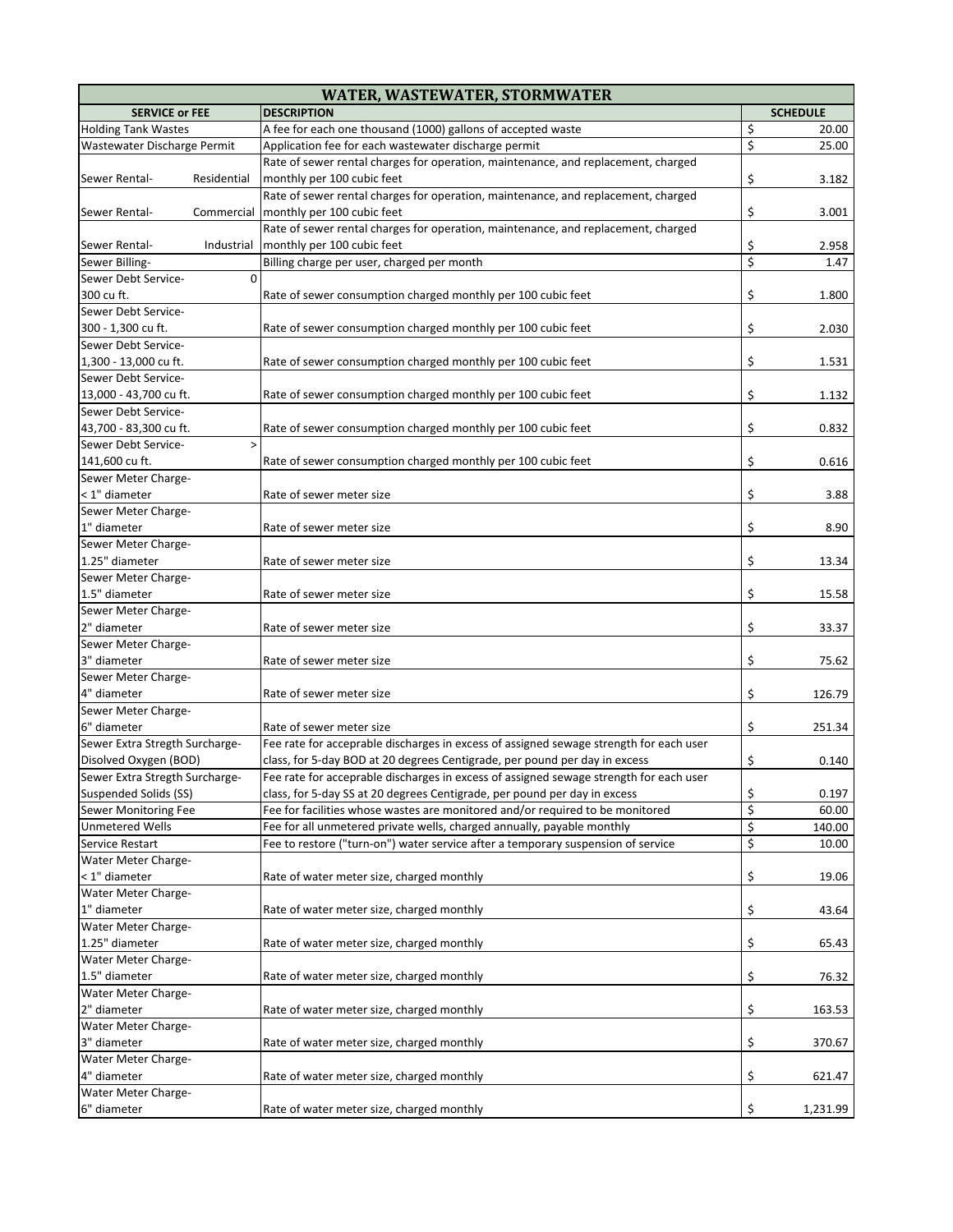| <b>WATER, WASTEWATER, STORMWATER</b> |                                                                                        |    |                 |
|--------------------------------------|----------------------------------------------------------------------------------------|----|-----------------|
| <b>SERVICE or FEE</b>                | <b>DESCRIPTION</b>                                                                     |    | <b>SCHEDULE</b> |
| Water Meter Charge-                  |                                                                                        |    |                 |
| 8" diameter                          | Rate of water meter size, charged monthly                                              | \$ | 1,644.55        |
| Water Meter Charge-                  |                                                                                        |    |                 |
| 10" diameter                         | Rate of water meter size, charged monthly                                              | \$ | 2,364.05        |
| <b>Water Meter Rate-</b>             |                                                                                        |    |                 |
| 0 - 1,033 cu. Ft./mo                 | Rate of water commodity, per 100 cu. Ft., charged monthly                              | \$ | 5.98            |
| Water Meter Rate-                    |                                                                                        |    |                 |
| 1,034 - 81,999 cu. Ft./mo            | Rate of water commodity, per 100 cu. Ft., charged monthly                              | \$ | 4.45            |
| <b>Water Meter Rate-</b>             |                                                                                        |    |                 |
| 82,000+ cu. Ft./mo                   | Rate of water commodity, per 100 cu. Ft., charged monthly                              | \$ | 3.36            |
|                                      | Fee to fill a swimming pool which is 500 ft. or less from a fire hydrant upon request. |    |                 |
|                                      | Subsequent payment determined by metering the amount of water used in filling the      |    |                 |
| <b>Swimming Pool Fill</b>            | swimming pool                                                                          | \$ | 30.00           |
| Equivalent Rate Unit (ERU) Fee-      |                                                                                        |    |                 |
| Non-Residential                      | Maximum Equivalent Rate Unit fee for Commercial properties, charged monthly            | \$ | 60.00           |
| Equivalent Rate Unit (ERU) Fee-      |                                                                                        |    |                 |
| Non-Residential                      | Maximum Equivalent Rate Unit fee for Industrial properties, charged monthly            | \$ | 80.00           |
| Equivalent Rate Unit (ERU) Fee-      |                                                                                        |    |                 |
| Non-Residential                      | Maximum Equivalent Rate Unit fee for schools, churches, and hospitals, charged monthly | \$ | 60.00           |
| Equivalent Rate Unit (ERU) Fee-      |                                                                                        |    |                 |
| Non-Residential                      | Maximum Equivalent Rate Unit fee for government properties, charged monthly            | \$ | 60.00           |
| Equivalent Rate Unit (ERU) Fee-      |                                                                                        |    |                 |
| <b>Flat Rate</b>                     | Monthly service charge per Equivalent Rate Unit                                        | \$ | 3.50            |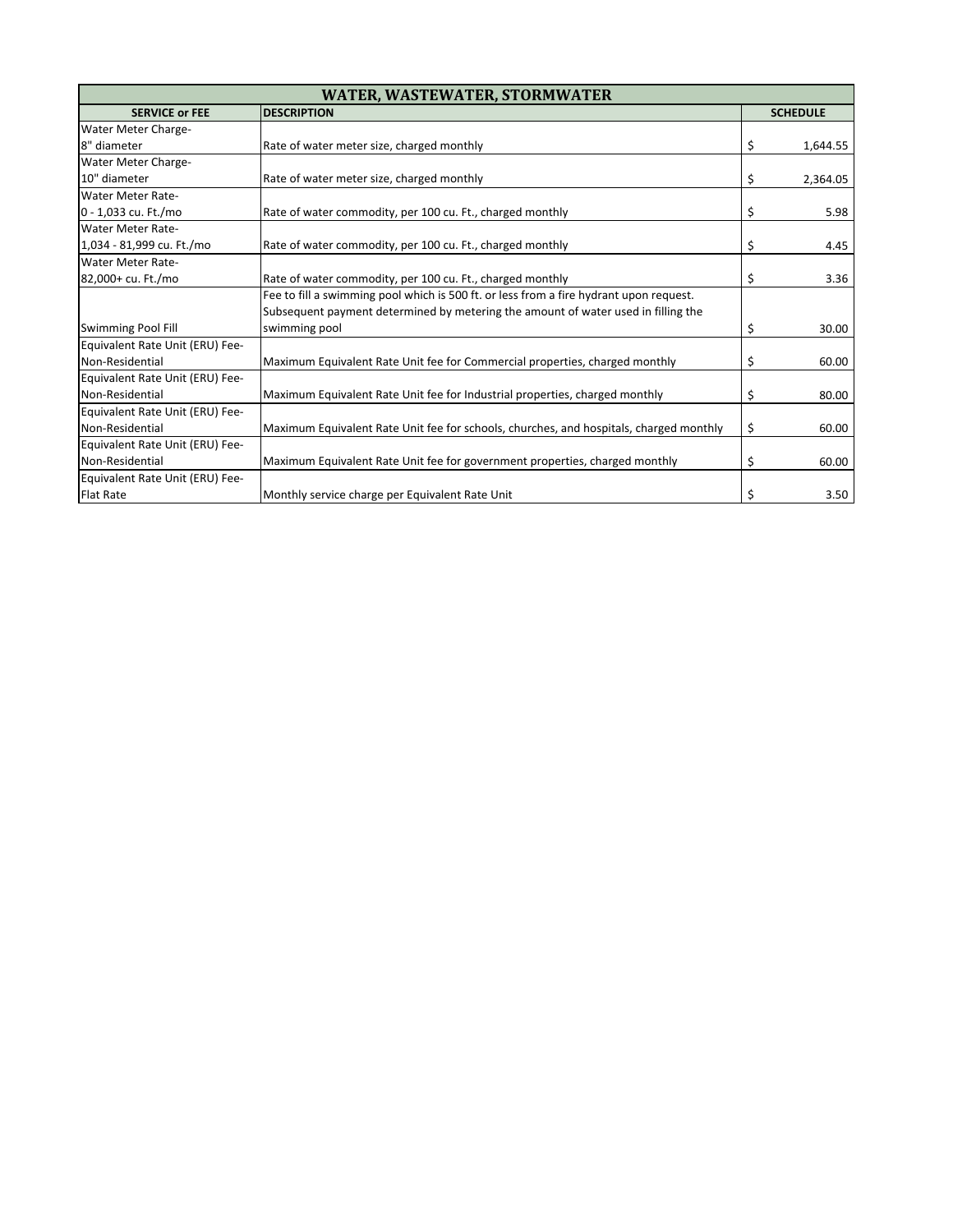| <b>SANITATION DEPARTMENT</b>                |      |                                                                                            |    |                 |  |
|---------------------------------------------|------|--------------------------------------------------------------------------------------------|----|-----------------|--|
| <b>DESCRIPTION</b><br><b>SERVICE or FEE</b> |      |                                                                                            |    | <b>SCHEDULE</b> |  |
|                                             |      | Annual registration fee for permitted, approved, and registered private sanitation service |    |                 |  |
| Private Rubbish Collection                  |      | providers                                                                                  | \$ | 250.00          |  |
|                                             |      |                                                                                            |    |                 |  |
| <b>Rubbish Collection-</b>                  |      | Residential Fee for residential householder or person, charged monthly                     | \$ | 15.75           |  |
|                                             |      | Fee for residential householders age 65+ with total annual income less than \$5,500,       |    |                 |  |
| <b>Rubbish Collection-</b>                  |      | Residential charged monthly                                                                | \$ | 7.83            |  |
| <b>Rubbish Collection-</b>                  |      | Fee for commercial estabishments rubbish collection, twice per week pickup, per container, |    |                 |  |
| Commercial                                  |      | charged monthly                                                                            | \$ | 24.45           |  |
| <b>Rubbish Collection-</b>                  |      | Fee for commercial estabishments rubbish collection, once per week pickup, per container,  |    |                 |  |
| Commercial                                  |      | charged monthly                                                                            | \$ | 71.42           |  |
| <b>Rubbish Collection-</b>                  |      | Fee for commercial estabishments rubbish collection, four times per week pickup, per       |    |                 |  |
| Commercial                                  |      | container, charged monthly                                                                 | \$ | 47.30           |  |
| <b>Rubbish Collection-</b>                  | One  | Fee for rubbish collection of one dumpster of 2 cubic yards, once per week, charged        |    |                 |  |
| Dumpster                                    |      | monthly                                                                                    | \$ | 78.15           |  |
| <b>Rubbish Collection-</b>                  | One  | Fee for rubbish collection of one dumpster of 2 cubic vards, twice per week, charged       |    |                 |  |
| Dumpster                                    |      | monthly                                                                                    | \$ | 156.31          |  |
| <b>Rubbish Collection-</b>                  | Two  | Fee for rubbish collection of two dumpsters of 2 cubic yards, twice per week, charged      |    |                 |  |
| <b>Dumpsters</b>                            |      | monthly                                                                                    | \$ | 223.79          |  |
| Rubbish Collection-                         |      | Fee for additional rubbish collection pickups of dumpsters of 2 cubic yards, charged       |    |                 |  |
| Dumpsters, additional                       |      | monthly                                                                                    | \$ | 44.80           |  |
| <b>Rubbish Collection-</b>                  | One  | Fee for rubbish collection of one dumpster of 3 cubic yards, once per week, charged        |    |                 |  |
| Dumpster                                    |      | monthly                                                                                    | \$ | 119.33          |  |
| <b>Rubbish Collection-</b>                  | One. | Fee for rubbish collection of one dumpster of 3 cubic yards, twice per week, charged       |    |                 |  |
| Dumpster                                    |      | monthly                                                                                    | \$ | 222.86          |  |
| <b>Rubbish Collection-</b>                  | Two  | Fee for rubbish collection of two dumpsters of 3 cubic yards, twice per week, charged      |    |                 |  |
| <b>Dumpsters</b>                            |      | monthly                                                                                    | \$ | 286.94          |  |
| <b>Rubbish Collection-</b>                  |      | Fee for additional rubbish collection pickups of dumpsters of 3 cubic yards, charged       |    |                 |  |
| Dumpsters, additional                       |      | monthly                                                                                    | \$ | 56.90           |  |
| <b>Rubbish Collection-</b>                  | One  | Fee for rubbish collection of one dumpster of 4 cubic yards, once per week, charged        |    |                 |  |
| Dumpster                                    |      | monthly                                                                                    | \$ | 156.04          |  |
| <b>Rubbish Collection-</b>                  |      | One  Fee for rubbish collection of one dumpster of 4 cubic yards, twice per week, charged  |    |                 |  |
| Dumpster                                    |      | monthly                                                                                    | \$ | 283.73          |  |
| <b>Rubbish Collection-</b>                  |      | One Fee for additional rubbish collection pickups of dumpsters of 4 cubic yards, charged   |    |                 |  |
| Dumpster, additional                        |      | monthly                                                                                    | \$ | 86.77           |  |